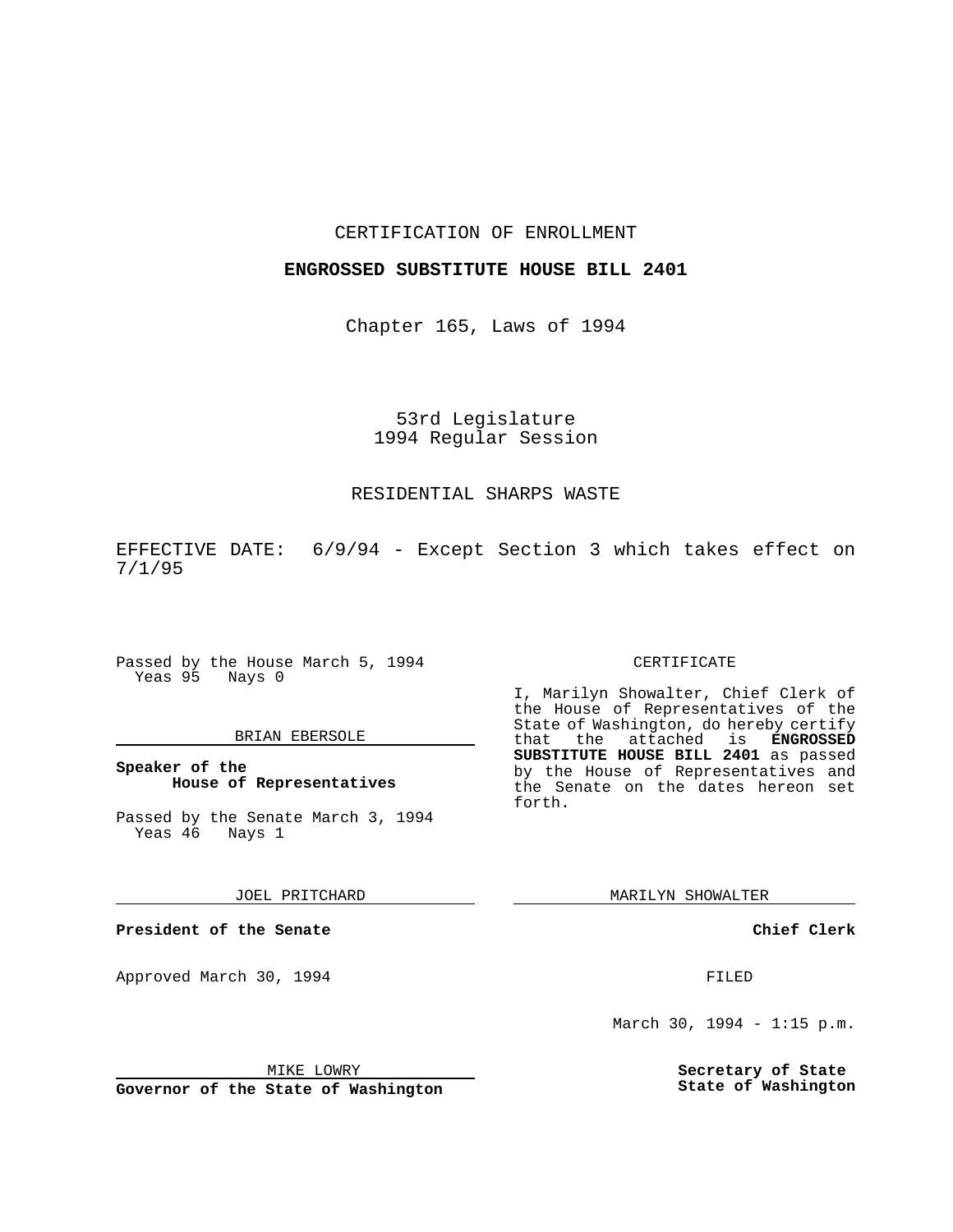# **ENGROSSED SUBSTITUTE HOUSE BILL 2401** \_\_\_\_\_\_\_\_\_\_\_\_\_\_\_\_\_\_\_\_\_\_\_\_\_\_\_\_\_\_\_\_\_\_\_\_\_\_\_\_\_\_\_\_\_\_\_

\_\_\_\_\_\_\_\_\_\_\_\_\_\_\_\_\_\_\_\_\_\_\_\_\_\_\_\_\_\_\_\_\_\_\_\_\_\_\_\_\_\_\_\_\_\_\_

AS AMENDED BY THE SENATE

Passed Legislature - 1994 Regular Session

#### **State of Washington 53rd Legislature 1994 Regular Session**

**By** House Committee on Environmental Affairs (originally sponsored by Representatives Linville, Horn, Rust, Quall, L. Johnson, Foreman, Wood and J. Kohl)

Read first time 02/04/94.

 AN ACT Relating to the containerization and source separation of residential sharps waste; amending RCW 70.95K.010; adding new sections to chapter 70.95K RCW; adding a new section to chapter 70.95 RCW; creating a new section; prescribing penalties; and providing an effective date.

BE IT ENACTED BY THE LEGISLATURE OF THE STATE OF WASHINGTON:

 NEW SECTION. **Sec. 1.** The legislature finds that the improper disposal and labeling of sharps waste from residences poses a potential health risk and perceived threat to the waste generators, public, and workers in the waste and recycling industry. The legislature further finds that a uniform method for handling sharps waste generated at residences will reduce confusion and injuries, and enhance public and waste worker confidence.

 It is the purpose and intent of this act that residential generated sharps waste be contained in easily identified containers and separated from the regular solid waste stream to ensure worker safety and promote proper disposal of these wastes in a manner that is environmentally safe and economically sound.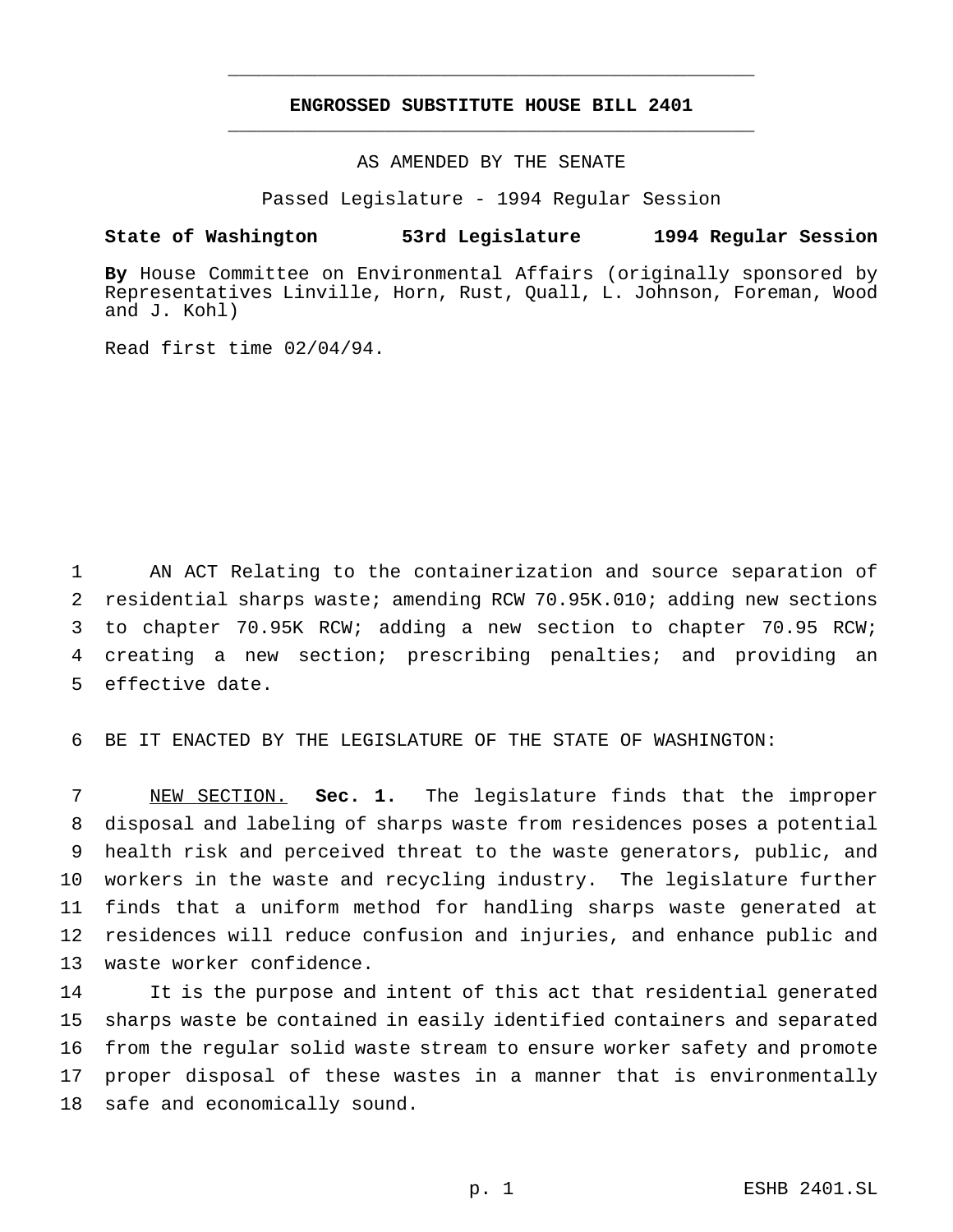**Sec. 2.** RCW 70.95K.010 and 1992 c 14 s 2 are each amended to read as follows:

 Unless the context clearly requires otherwise, the definitions in this section apply throughout this chapter.

 (1) "Biomedical waste" means, and is limited to, the following types of waste:

 (a) "Animal waste" is waste animal carcasses, body parts, and bedding of animals that are known to be infected with, or that have been inoculated with, human pathogenic microorganisms infectious to humans.

 (b) "Biosafety level 4 disease waste" is waste contaminated with blood, excretions, exudates, or secretions from humans or animals who are isolated to protect others from highly communicable infectious diseases that are identified as pathogenic organisms assigned to biosafety level 4 by the centers for disease control, national institute of health, biosafety in microbiological and biomedical laboratories, current edition.

 (c) "Cultures and stocks" are wastes infectious to humans and includes specimen cultures, cultures and stocks of etiologic agents, wastes from production of biologicals and serums, discarded live and attenuated vaccines, and laboratory waste that has come into contact with cultures and stocks of etiologic agents or blood specimens. Such waste includes but is not limited to culture dishes, blood specimen tubes, and devices used to transfer, inoculate, and mix cultures.

 (d) "Human blood and blood products" is discarded waste human blood and blood components, and materials containing free-flowing blood and blood products.

 (e) "Pathological waste" is waste human source biopsy materials, tissues, and anatomical parts that emanate from surgery, obstetrical procedures, and autopsy. "Pathological waste" does not include teeth, human corpses, remains, and anatomical parts that are intended for interment or cremation.

 (f) "Sharps waste" is all hypodermic needles, syringes with needles attached, IV tubing with needles attached, scalpel blades, and lancets that have been removed from the original sterile package.

(2) "Local government" means city, town, or county.

 (3) "Local health department" means the city, county, city-county, or district public health department.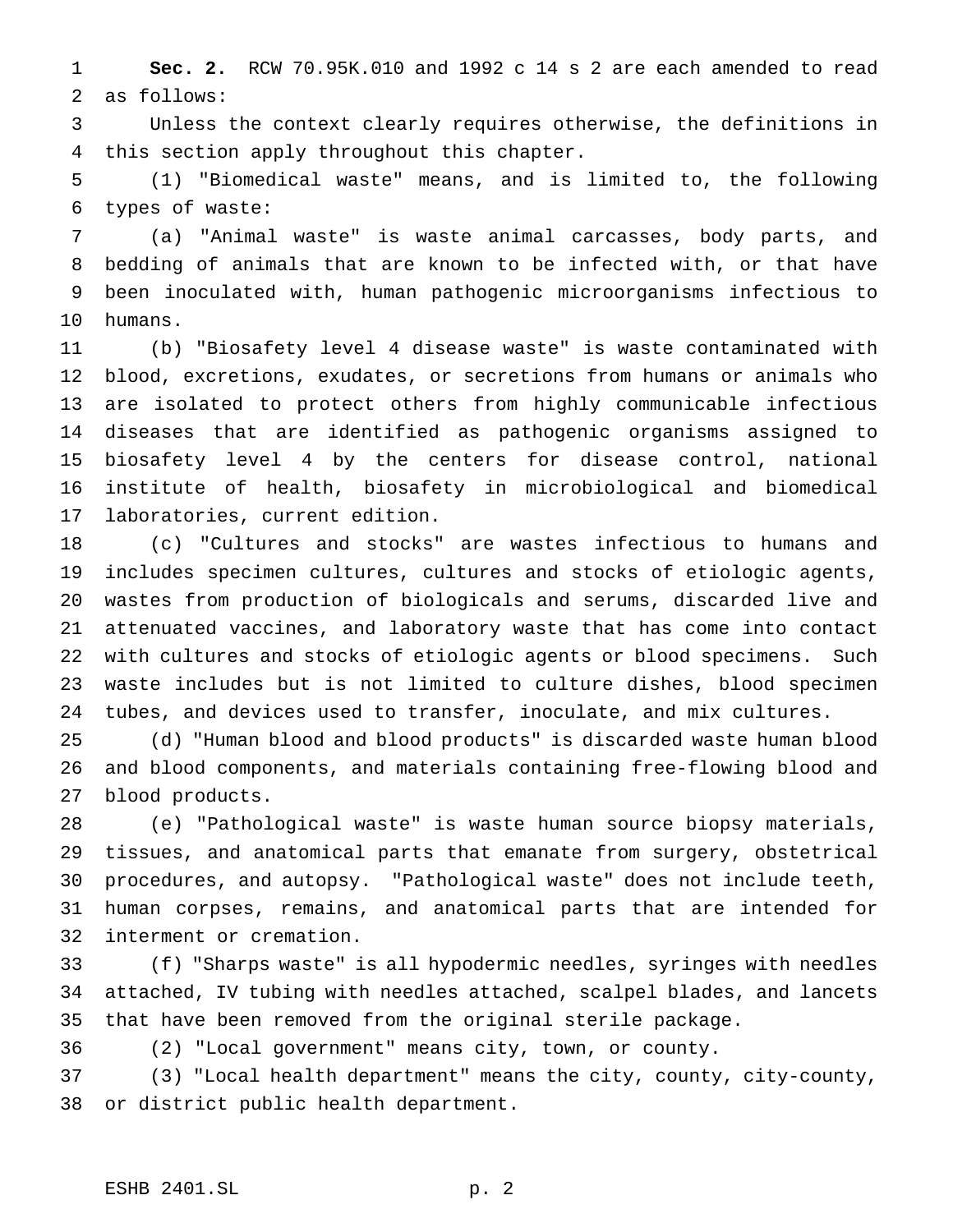(4) "Person" means an individual, firm, corporation, association, partnership, consortium, joint venture, commercial entity, state government agency, or local government.

 (5) "Treatment" means incineration, sterilization, or other method, technique, or process that changes the character or composition of a biomedical waste so as to minimize the risk of transmitting an infectious disease.

 (6) "Residential sharps waste" has the same meaning as "sharps 9 waste" in subsection (1) of this section except that the sharps waste 10 is generated and prepared for disposal at a residence, apartment, 11 dwelling, or other noncommercial habitat.

 (7) "Sharps waste container" means a leak-proof, rigid, puncture- resistant red container that is taped closed or tightly lidded to 14 prevent the loss of the residential sharps waste.

 (8) "Mail programs" means those programs that provide sharps users with a multiple barrier protection kit for the placement of a sharps 17 container and subsequent mailing of the wastes to an approved disposal facility.

19 (9) "Pharmacy return programs" means those programs where sharps containers are returned by the user to designated return sites located 21 at a pharmacy to be transported by a biomedical or solid waste 22 collection company approved by the utilities and transportation commission.

 (10) "Drop-off programs" means those program sites designated by 25 the solid waste planning jurisdiction where sharps users may dispose of 26 their sharps containers.

27 (11) "Source separation" has the same meaning as in RCW 70.95.030. (12) "Unprotected sharps" means residential sharps waste that are 29 not disposed of in a sharps waste container.

 NEW SECTION. **Sec. 3.** A new section is added to chapter 70.95K RCW to read as follows:

 (1) A person shall not intentionally place unprotected sharps or a sharps waste container into: (a) Recycling containers provided by a city, county, or solid waste collection company, or any other recycling collection site unless that site is specifically designated by a local health department as a drop-off site for sharps waste containers; or (b) cans, carts, drop boxes, or other containers in which refuse, trash, or solid waste has been placed for collection if a source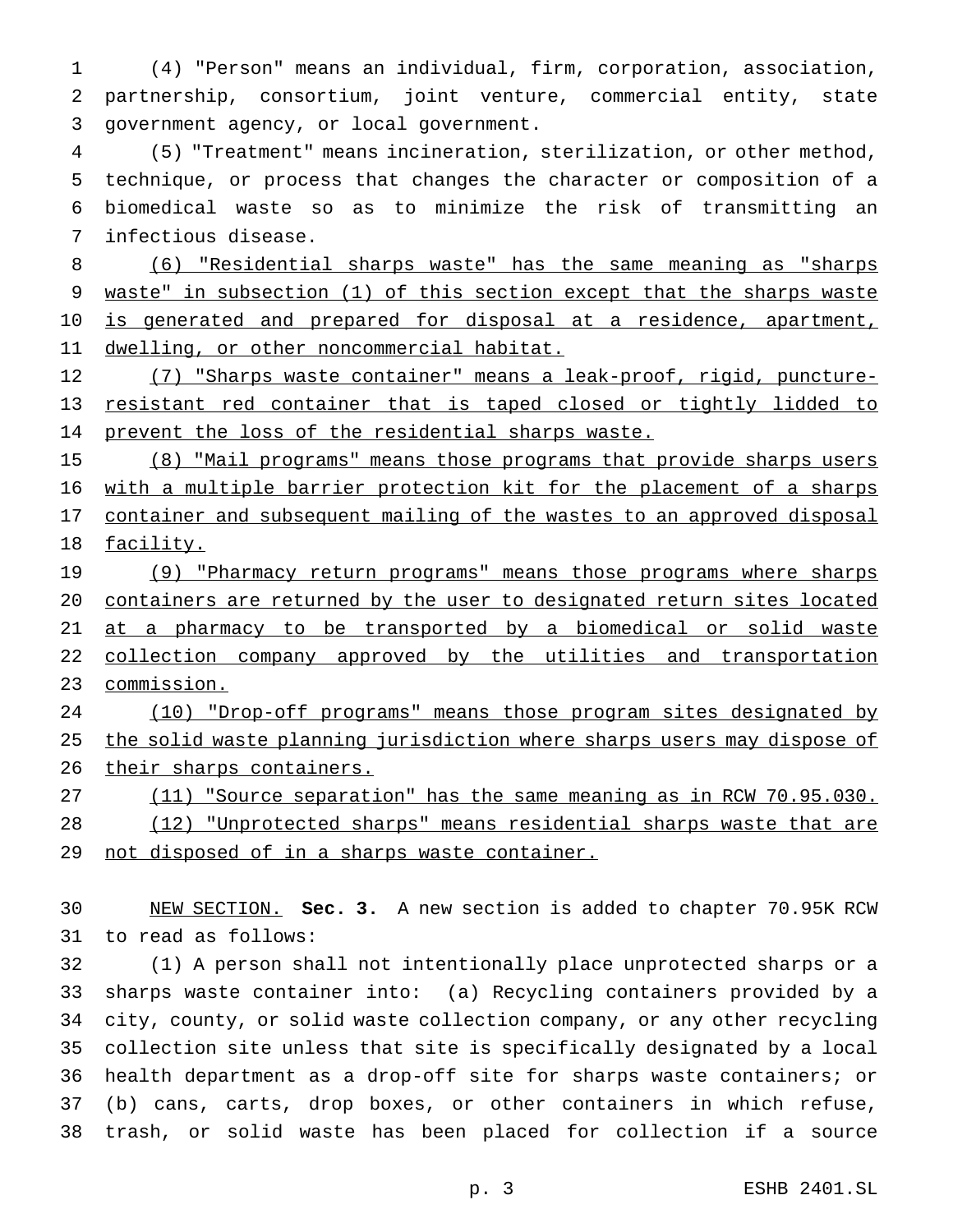separated collection service is provided for residential sharps waste.

 (2) Local health departments shall enforce this section, primarily through an educational approach regarding proper disposal of residential sharps. On the first and second violation, the health department shall provide a warning to the person that includes information on proper disposal of residential sharps. A subsequent violation shall be a class 3 infraction under chapter 7.80 RCW.

 (3) It is not a violation of this section to place a sharps waste container into a household refuse receptacle if the utilities and transportation commission determines that such placement is necessary to reduce the potential for theft of the sharps waste container.

 NEW SECTION. **Sec. 4.** A new section is added to chapter 70.95K RCW to read as follows:

 (1) A public or private provider of solid waste collection service may provide a program to collect source separated residential sharps waste containers in conjunction with regular collection services.

 (2) A company collecting source separated residential sharps waste containers shall notify the public, in writing, on the availability of this service. Notice shall occur at least forty-five days prior to the provision of this service and shall include the following information: (a) How to properly dispose of residential sharps waste; (b) how to obtain sharps waste containers; (c) the cost of the program; (d) options to home collection of sharps waste; and (e) the legal requirements of residential sharps waste disposal.

 (3) A company under the jurisdiction of the utilities and transportation commission may provide the service authorized under subsection (1) of this section only under tariff.

 The commission may require companies collecting sharps waste containers to implement practices that will protect the containers from theft.

 NEW SECTION. **Sec. 5.** A new section is added to chapter 70.95 RCW to read as follows:

 (1) A solid waste planning jurisdiction may designate sharps waste container drop-off sites.

 (2) A pharmacy return program shall not be considered a solid waste handling facility and shall not be required to obtain a solid waste permit. A pharmacy return program is required to register, at no cost,